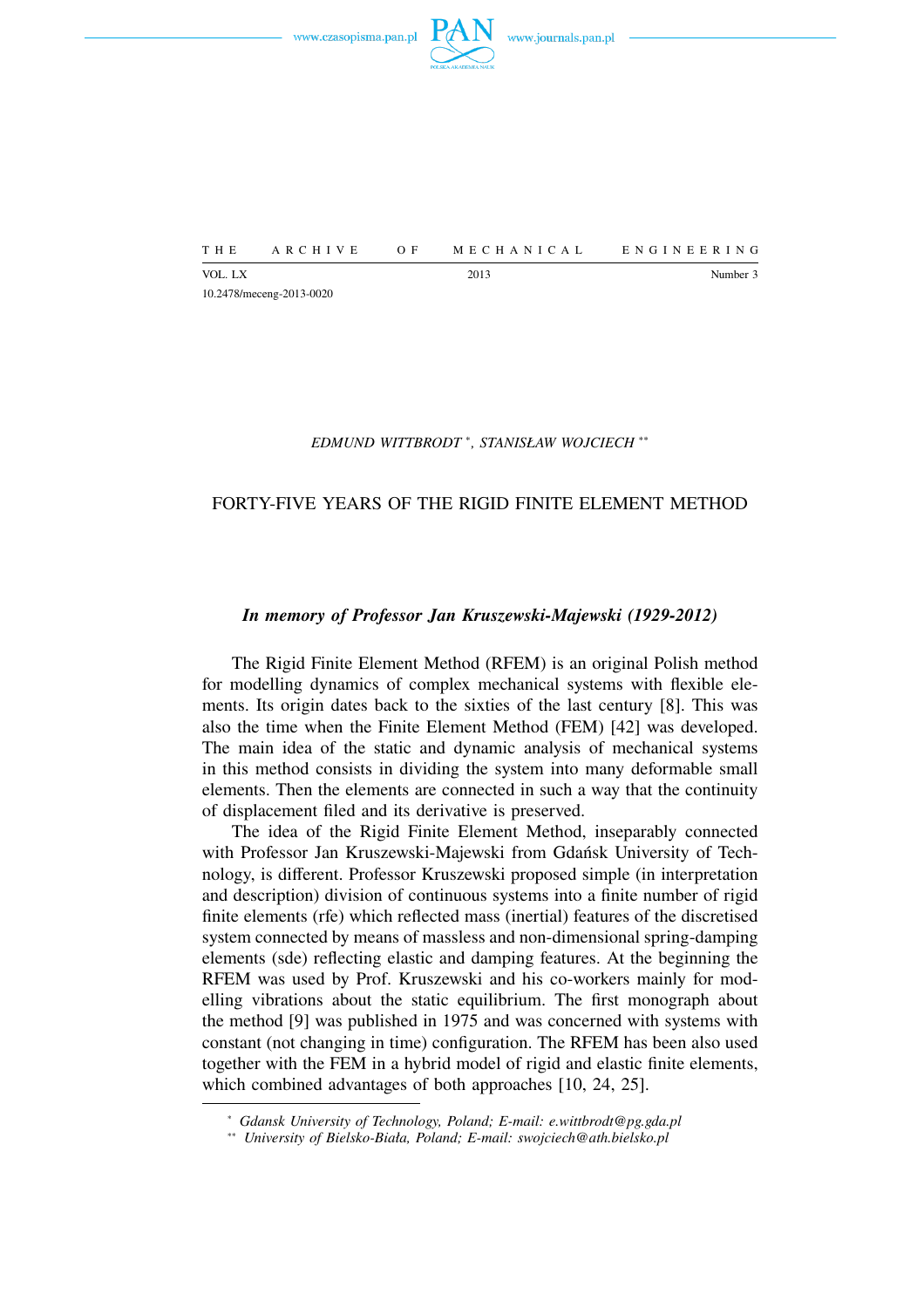

The RFEM has some common features with the lumped mass method, but it should be underlined that it accurately reflects inertial features of the system. In the literature, one can find formulations for multibody system dynamics similar to the RFEM, called the finite segment method.

A generalization of the RFEM for planar systems with changing configurations is presented by Wittbrodt in [26]. This monograph describes formulations for applications of the classic finite element method to modelling systems with changing configuration, as well as a hybrid method of rigid and elastic finite elements. In this formulation flexible links are divided into rfes with three degrees of freedom (planar systems – two translations and one rotation).

Monographs [11, 12, 13] contain a summary of research on the method carried out by the team of Professor Kruszewski.

Wojciech, in his monograph [33] published in 1984, presented a modification of the RFEM used for modelling of slender links of planar systems with changing configuration. The main idea of the modification is that the motion of each rfe is described in relation to its predecessor by only one generalized coordinate (rotation angle). This leads to a simpler model, in which translation and shear elasticities are not taken into account. Analysis of link mechanisms with consideration of clearance and friction in joints together with the bending vibrations is also presented.

Since the nineties of the previous century, the RFEM has been used in Bielsko and Gdańsk for modelling of working machines [28, 30], robot manipulators [1, 2, 3, 6, 17, 34, 36], textile machines [16, 35], vehicles [22, 29], band saws [37, 38] and satellite antennas [32]. These papers are connected with the generalization of the method to spatial systems with changing configuration. Joint coordinates and homogenous transformations used in robotics are proposed in order to describe the motion of rfes into which the flexible link is divided. In the analysis of spatial systems rfes have six degrees of freedom in the classical formulation, or three degrees of freedom in the modification limited to bending and torsional vibrations. Monograph [27], published in 2006 by an international publisher, is the recapitulation of this stage of the development of the RFEM.

Kaliński has used the RFEM in modelling dynamics of machine-tool systems with a coupling element for description of a machining process [7]. Modelling and dynamic analysis of machine-tools by means of the RFEM has been carried out also at other research centres in Poland, for example in Szczecin University of Technology by teams of Professors Marchelek and Berczyński. It has also been applied to dynamic analysis of systems, allowing one to take into consideration control vibrations with square quality

314 EDMUND WITTBRODT, STANISŁAW WOJCIECH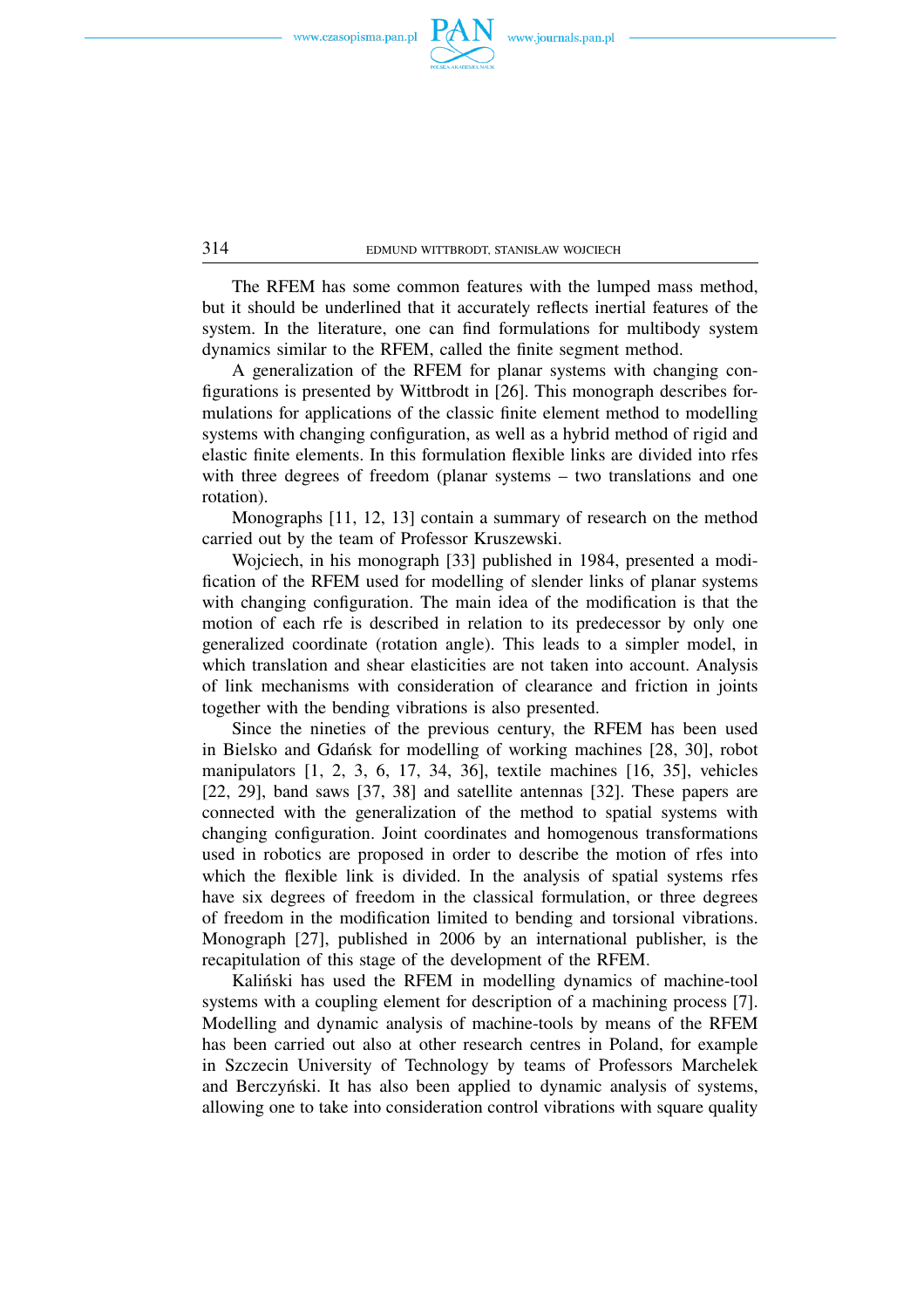

coefficient [18], and to supervise the process of vibration at energetic quality indicator [7].

The following years are marked by the use of the RFEM for modelling offshore devices. This research area seems to be potentially one of the most challenging. Modelling of large deformations of lines, cables and risers requires consideration of not only large deflections and changing configurations caused by sea waves, but also nonlinear physical relations such as permanent deformations of pipes in the process of pipe lying by means of the reel method. The RFEM has been used for modelling dynamics of cranes mounted on vessels and drilling platforms [14, 15] as well as for modelling the process of laying pipes used for transportation of gas and petroleum from sea beds [19, 20, 21, 23]. Monograph [31] presents the most important applications of the RFEM in offshore engineering.

In 2006-2010 the RFEM was also applied to modelling vibrations of collecting plates of electrostatic precipitators, which is connected with the generalization of the method for plates and shells. Research in this area is concerned mainly with the hybrid method combining the rigid and elastic elements [4, 5]. The idea is that the elastic features of plates and shells are modelled by means of the FEM, while inertial features are reflected using RFEM. Relations enabling transformations from FEM coordinates into RFEM coordinates, which are generalized coordinates of the system, are formulated. Experimental measurements have proved the correctness and efficiency of such an approach.

During the last few years the RFEM has also been successfully used for modelling and dynamic analysis of biomechanical systems, especially for modelling the forearm-shoulder system [39, 40, 41].

This issue of The Archive of Mechanical Engineering contains articles illustrating the recent research on the development of the method carried out at Gdańsk University of Technology and Bielsko-Biała University. We hope that the Rigid Finite Element Method will continue to be developed by our younger colleagues, who have cooperated with us for many years: K. Kaliński, R. Hein, W. Wojnicz, M. Galewski and K. Lipiński from Gdańsk University of Technology, as well as I. Adamiec-Wójcik, A. Maczyński and M. Szczotka from Bielsko-Biała University. The method deserves further development. Many times the results have been verified by experimental measurements, and good compatibility with numerical results has been achieved [3, 9, 17, 33]. Good agreement has also been achieved when the results obtained by the RFEM were compared with those obtained from professional packages based on the FEM [20].

The RFEM should not be treated as a method which competes with the finite element method, but which complements it, as is best shown in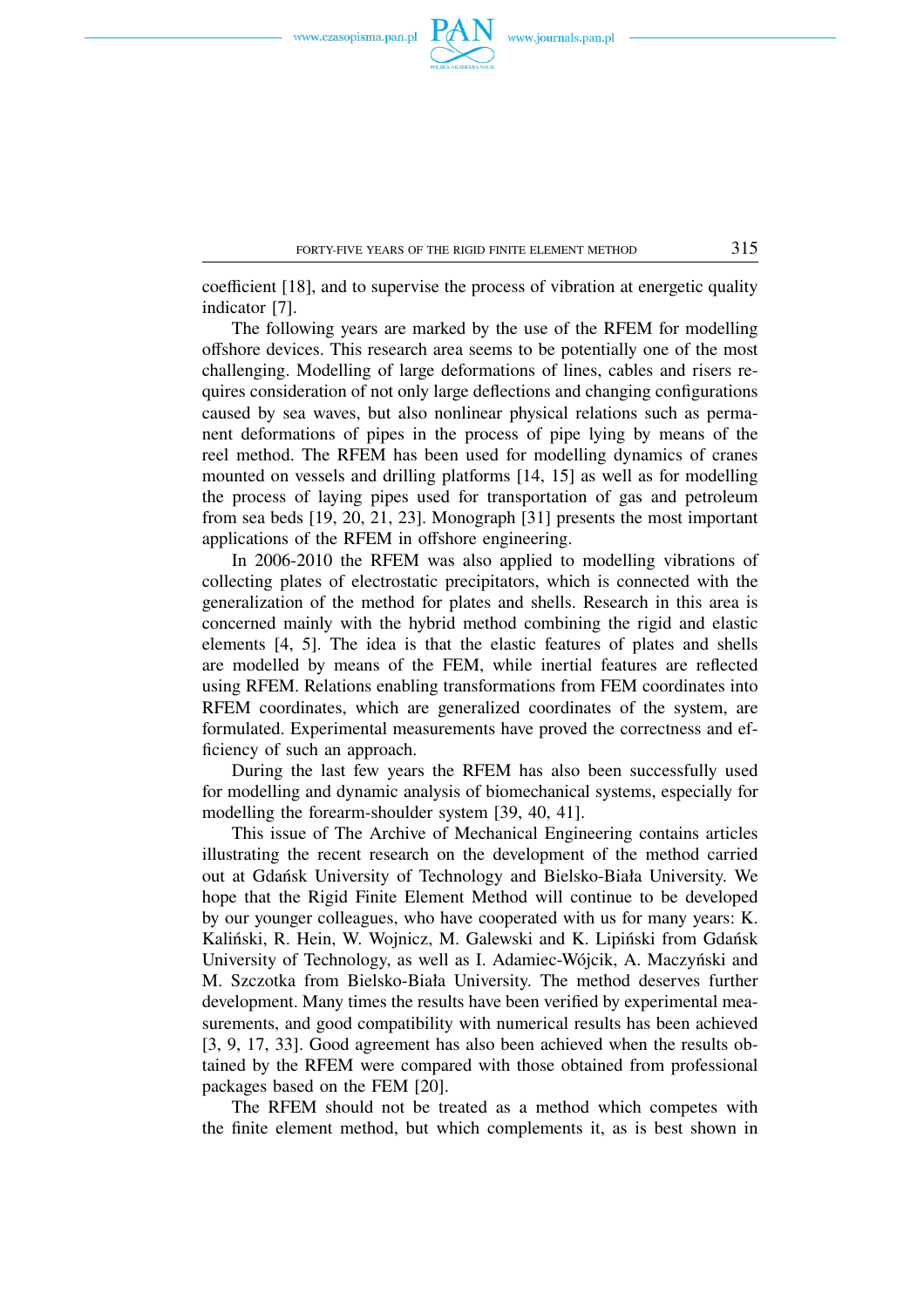

the proposed hybrid model, when both approaches are simultaneously used. Formulating models, algorithms and computer programs on the basis of the RFEM is advisable when the use of commercial packages may be difficult due to the specific nature of the modelled systems and phenomena, or when programs for a specific group of devices are required. Such is the case in offshore engineering, where almost each device is designed and produced

This issue also contains a biographical article commemorating Professor Jan Kruszewski-Majewski, who died last year, and who was the initiator and author of the Rigid Finite Element Method.

> Manuscript received by Editorial Board, March 12, 2013; final version, March 12, 2013.

#### **REFERENCES**

- [1] Adamiec-Wójcik I.: *Dynamics of a drilling vehicle*. Mach. Vib, 1003, Vol. 2, 223-228.
- [2] Adamiec-Wójcik I.: *Interaction between vibrations of flexible links and base motion manipulators.* J. Theory Appl. Mech. 2002, Vol. 40, No 2, 1-15.
- [3] Adamiec-Wójcik I.: *Modelling dynamics of multibody system using homogenous transformations.* Bielsko-Biała University Press. Monographs No, 3, 2003.
- [4] Adamiec-Wójcik I.: *Modelling of systems of collecting electrodes of electrostatic precipitators by means of the rigid finite element method,* Arch. Mech. Eng. 2011, Vol. LVIII, No.1, 27-47.
- [5] Adamiec-Wójcik I., Nowak A., Wojciech S.: *Comparison of methods for vibration analysis of electrostatic precipitators.* Acta Mech. Sin. 2011, Vol. 27, No 1, 72-79.
- [6] Adamiec-Wójcik I., Wojciech S.: *Application of the rigid finite element method in dynamic analysis of plane manipulator.* Mech. Mach. Theory 1993, Vol. 28, No 3, 327-334.
- [7] Kaliński K.: *Metoda elementów skończonych w obliczeniach drgań układów mechanicznych ze sprzężeniem zwrotnym*. Monografia, Wyd. Politechniki Gdańskiej, Gdańsk 2012.
- [8] Kruszewski J.: *Application of Finite Element Method to Calculations of Ship Structure Vibrations (Theory)*. European Shipbuilding, J. of the Ship Technical Society, No. 3, V. XVIII, 1968.
- [9] Kruszewski J., Gawroński W., Wittbrodt E., Najbar F., Grabowski S.: *Metoda sztywnych elementów skończonych.(The rigid finite element method).* Arkady, Warszawa 1975.
- [10] Kruszewski J., Gawroński W., Ostachowicz W., Tarnowski J., Wittbrodt E.: *Metoda elementów skończonych w dynamice konstrukcji. (The finite element method in dynamics of structures).* Arkady, Warszawa 1984.
- [11] Kruszewski J., Sawiak S., Wittbrodt E.: *Metoda sztywnych elementów skończonych w dynamice konstrukcji*. WNT, Warszawa 1999.
- [12] Kruszewski J., Wittbrodt E.: *Drgania układów mechanicznych w ujęciu komputerowym. T. 1 Zagadnienia liniowe*. WNT, Warszawa 1992, 1995.
- [13] Kruszewski J., Wittbrodt E., Walczyk Z.: *Drgania układów mechanicznych w ujęciu komputerowym. T. 2 Zagadnienia wybrane*. WNT, Warszawa 1993, 1995.
- [14] Osiński M., Wojciech S.: *Application of nonlinear optimisation methods to input shaping of the hoist drive of an offshore crane.* Nonlinear Dyn. 1998, Vol. 17, 369-386.
- [15] Osiński M., Maczyński A., Wojciech S.: *The influence of ship motion in regular waves on the dynamics of an off shore crane.* Arch. Mech. Eng. 2004, Vol. LI, No 2, 131-163.

316 EDMUND WITTBRODT, STANISŁAW WOJCIECH

individually.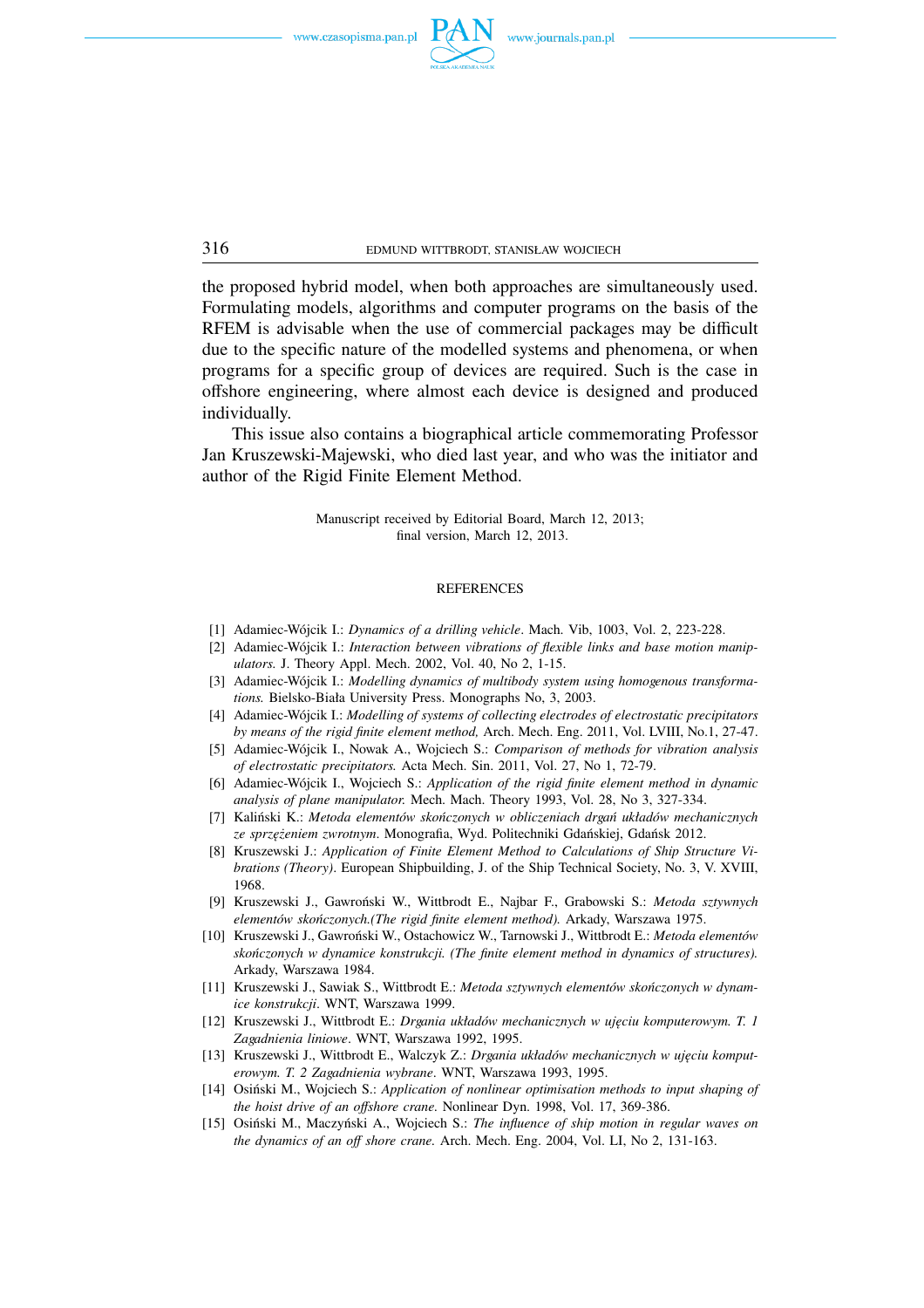

- [16] Płosa J., Wojciech S.: *Dynamic analysis of a stiff weaving gripper*. Mech. Vib. 1995, Vol. 3, 156-163.
- [17] Płosa J., Wojciech S.: *Dynamics of systems with changing configuration and wit flexible beam-like links.* Mech. Mach. Theory 2000, Vol. 35, 1515-1534.
- [18] Sawicki J.T., Wittbrodt E.: *Optymalizacja aktywnie sterowanych układów mechanicznych przy zakłóceniach harmonicznych*. Zesz. Nauk. IMP PAN w Gdańsku, 302/1235/90. Gdańsk 1990.
- [19] Szczotka M.: *Dynamic analysis of an offshore pipe laying using the reel method*. Acta Mech. 2011, Vol. 27, No 1, 44-55.
- [20] Szczotka M.: *Metoda sztywnych elementów skończonych w modelowaniu nieliniowych układów offshore. (The rigid finite element method in modeling of nonlinear offshore systems).* Gdańsk University Press, Gdańsk 2011, No 107.
- [21] Szczotka M.: *Pipe laying simulation with an active reel drive*. Ocean Eng. 2011, Vol. 37, No 7, 539-548.
- [22] Szczotka M., Wojciech S.: *Model for simulation of vehicle dynamics.* Arch. Mech. Eng. 2003, Vol. L, 335-350.
- [23] Szczotka M., Wojciech S., Maczyński A.: *Mathematical model of a pipelay spread.* Arch. Mech. Eng. 2007, Vol. LIV, 27-46.
- [24] Wittbrodt E.: *Metoda jednoczesnego zastosowania sztywnych i odkształcalnych elementów skończonych w dynamice układów okrętowych*. Rozprawa doktorska, Wydz. Budowy Maszyn, Politechnika Gdańska, Gdańsk 1974.
- [25] Wittbrodt E.: *Hybrydowa metoda sztywnych i odkształcalnych elementów skończonych w zastosowaniu do obliczeń drgań urządzeń okrętowych*. RI, 22, 3, 1974, 369-385.
- [26] Wittbrodt E.: *Dynamika układów o zmiennej w czasie konfiguracji z zastosowaniem metody elementów skończonych. (Dynamics of systems with changing in time configuration analysed by the finite element method).* Gdańsk University Press, 1983, No 354.
- [27] Wittbrodt E., Adamiec-Wójcik I., Wojciech S.: *Dynamics of flexible multibody systems. Rigid finite element method.* Springer, Berlin Heidelberg 2006.
- [28] Wittbrodt E., Le Quy Thuy: *Operating of mechanisms and wave effects influences in the pontoon crane dynamics.* Mar. Technol. Trans. 1991, Vol. 2, 129-149.
- [29] Wittbrodt E., Lipiński K.: *Comparative analysis of dynamic reaction forces for different tram vehicle carriage systems in on-curve motion.* J. Theory Appl. Mech. 1997, Vol. 35, 639-662.
- [30] Wittbrodt E., Osiński M.: *Dynamics of luffing jibs with flexible links.* Mech. Vib. 1993, Vol. 2, 54-62.
- [31] Wittbrodt E., Szczotka M., Maczyński A., Wojciech S.: *Rigid finite element methods in analysis of dynamics of offshore structures.* Springer, Berlin Heidelberg 2012.
- [32] Wittbrodt E., Wojciech S.: *Application of rigid finite element method to dynamic analysis of spatial systems.* J. Guid. Contr. Dyn. 1995, Vol. 18, No 4, 891-898.
- [33] Wojciech S.: *Dynamika płaskich mechanizmów dźwigniowych z uwzględnieniem podatności ogniw oraz tarcia i luzów w węzłach. (Dynamics of planar linkage mechanisms with consideration of both flexible links and fiction as well as clearance in joints).* Lodz Technical University Press 1984, Monographs No 66.
- [34] Wojciech S.: *Dynamic analysis of manipulators with flexible links*. Arch. Mech. Eng. 1990, Vol. XXXVII, No 3, 169-188.
- [35] Wojciech S.: *Dynamic analysis of telescoping rapiers*. Mech. Vib.1993. Vol. 2, 80-87.
- [36] Wojciech S.: *Dynamic analysis of a manipulators mounted on car chassis.* Mech. Vib. 1993, Vol. 2, 144-149.
- [37] Wojnarowski J., Wojciech S.: *Dynamic analysis of band saw by the use of rigid finite element method.* Mech. Vib. 1996, Vol. 5, 142-153.
- [38] Wojnarowski J., Adamiec-Wójcik I.: *Application of the rigid finite element method to modelling of free vibrations of band saw frame*. Mech. Mach. Theory 2005, Vol. 40, 241-258.